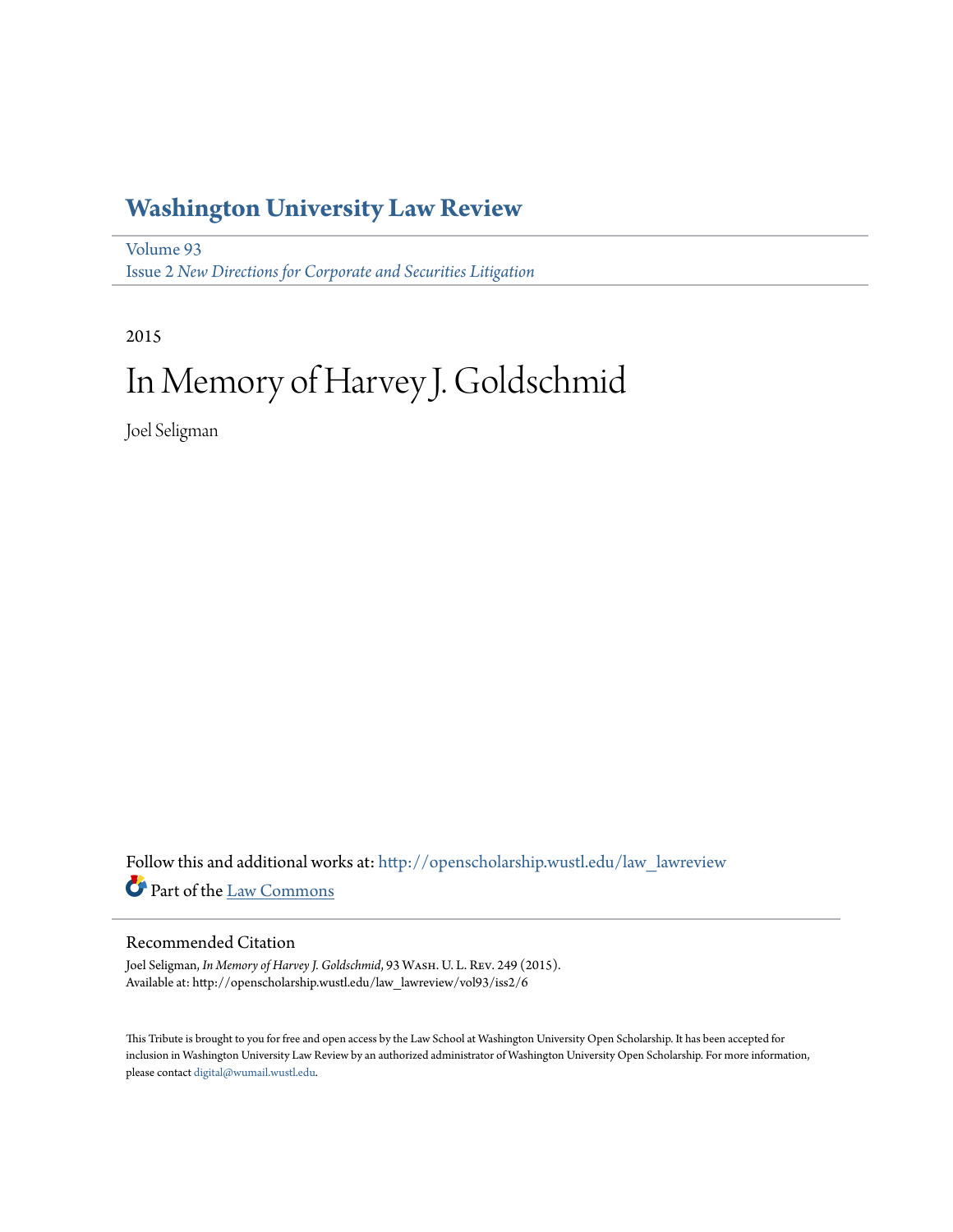### **IN MEMORY OF HARVEY J. GOLDSCHMID†**

#### **JOEL SELIGMAN**

Today we bid farewell to Harvey Goldschmid, a sweet and gentle man, a friend whom so many of us trusted, a powerful and influential voice in corporate and securities law, a person whose career was as effective both as a scholar and teacher and as a government official as I have ever known. Harvey also was my closest friend in academia. Our friendship began literally in the first hours of my professional career.

It is particularly appropriate we do so at an ILEP conference. Ed Labaton took the lead in organizing the first and all subsequent ILEP conferences. Harvey and I, along with Jim Cox, worked with Ed on the first conference, and Harvey and Jim stayed deeply involved during the next 21 years of ILEP events. From the initial focus on Class Actions at the Crossroads to the conference today, ILEP has made a difference in articulating thoughtful programs, including outstanding speakers on pivotal issues of investor protection. Harvey's role has been consequential in every program.

<span id="page-1-0"></span>Harvey characterized the noted Columbia historian Richard Hofstadter as the most important influence in his education, "although ironically he almost dissuaded [Harvey] from becoming a lawyer. [Harvey] did a major writing project for [Hofstadter]," which I believe was a study of the influential Columbia University President Nicholas Murray Butler to which Harvey sometimes alluded in conversations with me. "At some point . . . [Hofstadter] said that I really ought to do something more important with my life [than become a lawyer]."<sup>2</sup> Harvey thought about this, but realized, "I love history in terms of reading, but there was more of an activist in me than in Richard Hofstadter. . . . [T]he excitement of being in the world more was  $\dots$  what finally drew me [to law].<sup>33</sup>

Harvey served as a volunteer attorney in Mississippi for the Lawyers' Committee for Civil Rights during the summer of 1967. His close friend Peter Swords recalled that Harvey had just finished clerking for Judge

<sup>†</sup> This tribute is an expansion of an encomium I published earlier, *In Honor of Harvey J. Goldschmid*, 106 COLUM. L. REV. 1479 (2006).

President and CEO, G. Robert Witmer, Jr. University Professor, University of Rochester.

<sup>1.</sup> Interview by Robert Colby, SEC Historical Soc'y, with Harvey Goldschmid, at 2 (June 17, 2013), *available at* http://3197d6d14b5f19f2f440-5e13d29c4c016cf96cbbfd197c579b45.r81.cf1. rackcdn. com/collection/oral-histories/20130617\_Goldschmid\_Harvey\_T.pdf [hereinafter SEC Historical Soc'y]. 2. *Id.*

<sup>3.</sup> *Id.*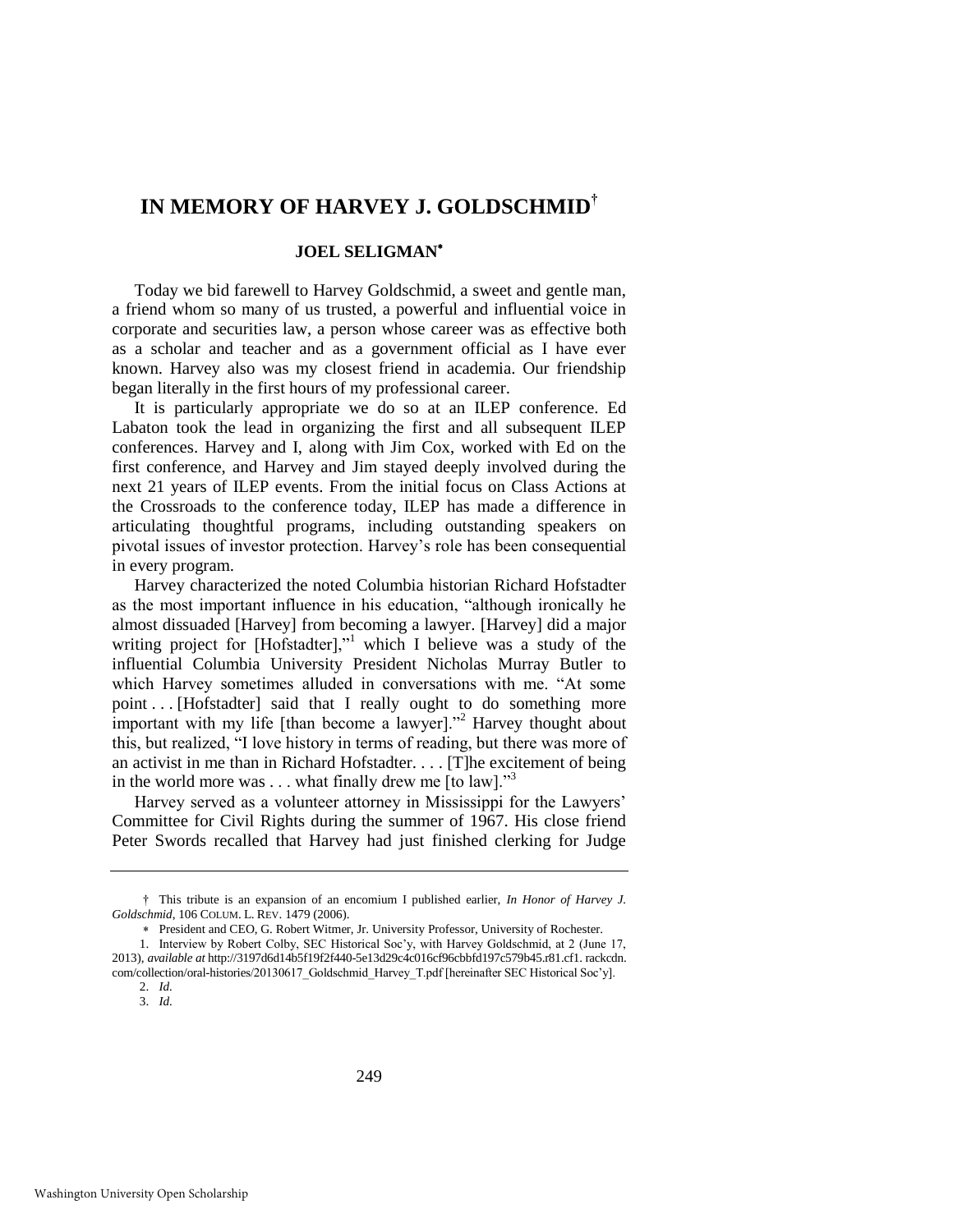Paul Hays and begun working as an associate at Debevoise & Plimpton. Harvey represented local movement lawyers who were attempting to enforce the Civil Rights Acts of 1964 and 1965, often attempting to secure the release of local leaders who had been jailed on bogus charges so they could continue their work. Harvey also liked to recall bailing Peter Swords out of jail when Peter was incarcerated after receiving a parking ticket at a laundromat.

This sense of wanting to help change the law also touched the way Harvey thought about his career at Columbia Law School. Harvey began teaching at Columbia Law School in 1970, emphasizing much later, "As I think about teaching, you're trying to do two basic things: first, give students the knowledge, skills, background to handle complex issues . . . but the second more important part of university teaching for me is to think about not only what the law is, which students need to know, but what it ought to be."<sup>4</sup>

Harvey's work in government and private law made him more effective than many in academia, an effectiveness greatly amplified by his ability to win the trust and sometimes partnership of individuals who initially had staked out distinctively different policy positions, such as Weil, Gotshal & Manges senior partner Ira Millstein, who led efforts for the Business Roundtable in opposition to Harvey's work at the American Law Institute Corporate Governance project, but who later co-taught seminars with Harvey.

Harvey's wide range and intellectual sophistication further amplified his effectiveness. At the beginning of the Bill Clinton presidency, for example, Harvey performed the unique role of simultaneously advising Robert Pitofsky, then Chair of the Federal Trade Commission, and Arthur Levitt, Chair of the  $SEC.<sup>5</sup>$ 

I first met Harvey during the summer of 1974. I had just graduated from Harvard Law School and begun work for Ralph Nader on a proposal for federal chartering of major corporations. Harvey was a protégé of former SEC Chair and then-Columbia Law professor Bill Cary. On my first day on the job, I attended a conference that Harvey helped organize in the Rainbow Room of the Rockefeller Plaza in New York City. Harvey amplified remarks he had given in 1973 on "The Greening of the Board Room: Reflections on Corporate Responsibility."<sup>6</sup> He delivered a powerful

<span id="page-2-0"></span><sup>4.</sup> *Id.* at 2, 13.

<sup>5.</sup> *Id.* at 20–21.

<sup>6.</sup> Harvey J. Goldschmid, *The Greening of the Board Room: Reflections on Corporate Responsibility*, 10 COLUM. J.L. & SOC. PROBS. 15 (1973).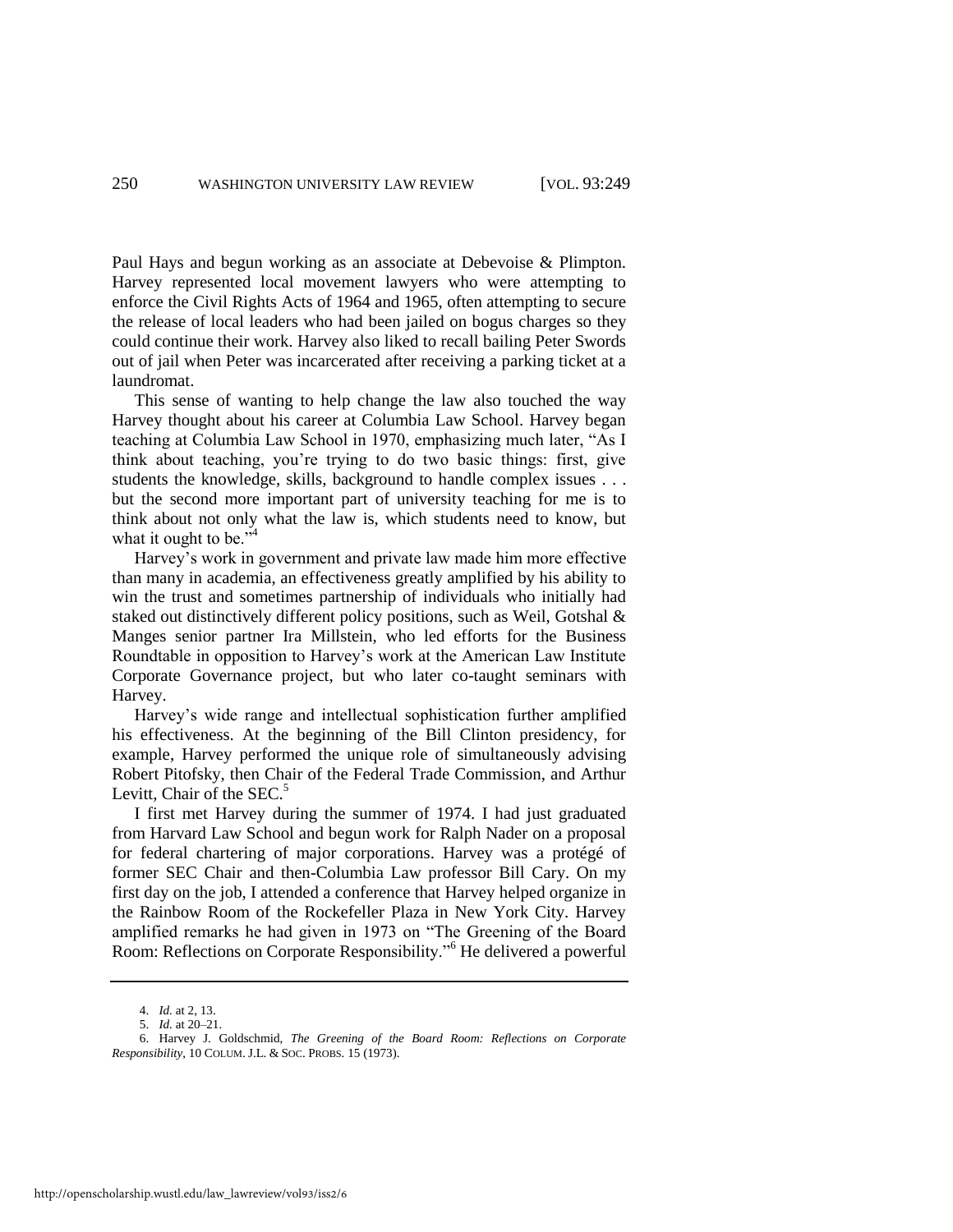critique of the typical corporate board, building on the work of Professor Myles Mace, among others, who had described the "considerable gap between  $\ldots$  myth and reality"<sup>7</sup> in the role played by the board and the weaknesses of state corporate law. He urged that boards should have more clearly defined functions, that boards should be composed only of outside directors, that shareholders should have an opportunity to nominate directors, and that the board itself should have a small independent staff.<sup>8</sup>

I was struck by Harvey's maturity. He was thirty-four years old when he delivered his remarks, but he conveyed a sense of mastery of the subject and articulated themes that others, soon including Bill Cary, would also address.

Our friendship began. Harvey encouraged me to pursue an academic career a few years later. I was startled and grateful for his confidence in me. I consulted him every time I had a major life decision, and with the possible exception of Al Sommer,<sup>9</sup> Harvey read more manuscripts I prepared than any other individual I knew. He was the Dutch uncle that everyone should have, a person of endless patience and extraordinary and sensitive intelligence.

Over time, we became a kind of mutual admiration society. I often wrote or called on his behalf to support his nomination and was thrilled when he was appointed SEC Commissioner. Harvey often supported me in my academic career and elsewhere. We both had the great pleasure of working together on a few occasions, including as Governors of the Financial Industry Regulatory Authority during six recent years.

There were occasional disappointments. Many years ago, after the Columbia football team lost twenty-nine consecutive games, one of Harvey's sons wrote me when I was at Michigan Law School, asking me to send him a Michigan sweatshirt. "It is just too embarrassing otherwise." I gladly did so and, after checking with my Dean, urged him to encourage his father to accept a Visiting Professorship at Michigan with the sweetener, "and I will do my best to arrange season tickets during next season on the 20 or 30 yard line." Weeks passed. Finally, I received another letter from the son: "I talked to my Dad about this and he convinced me that we did not need to move to Ann Arbor. When we go to Columbia football games, we can sit anywhere we want!"

<sup>7.</sup> Myles L. Mace, *Directors: Myth and Reality—Ten Years Later*, 32 RUTGERS L. REV. 293, 293 (1979). 8. Goldschmid, *supra* not[e 6,](#page-2-0) at 18–28.

<sup>9.</sup> Former SEC Commissioner, 1973–76.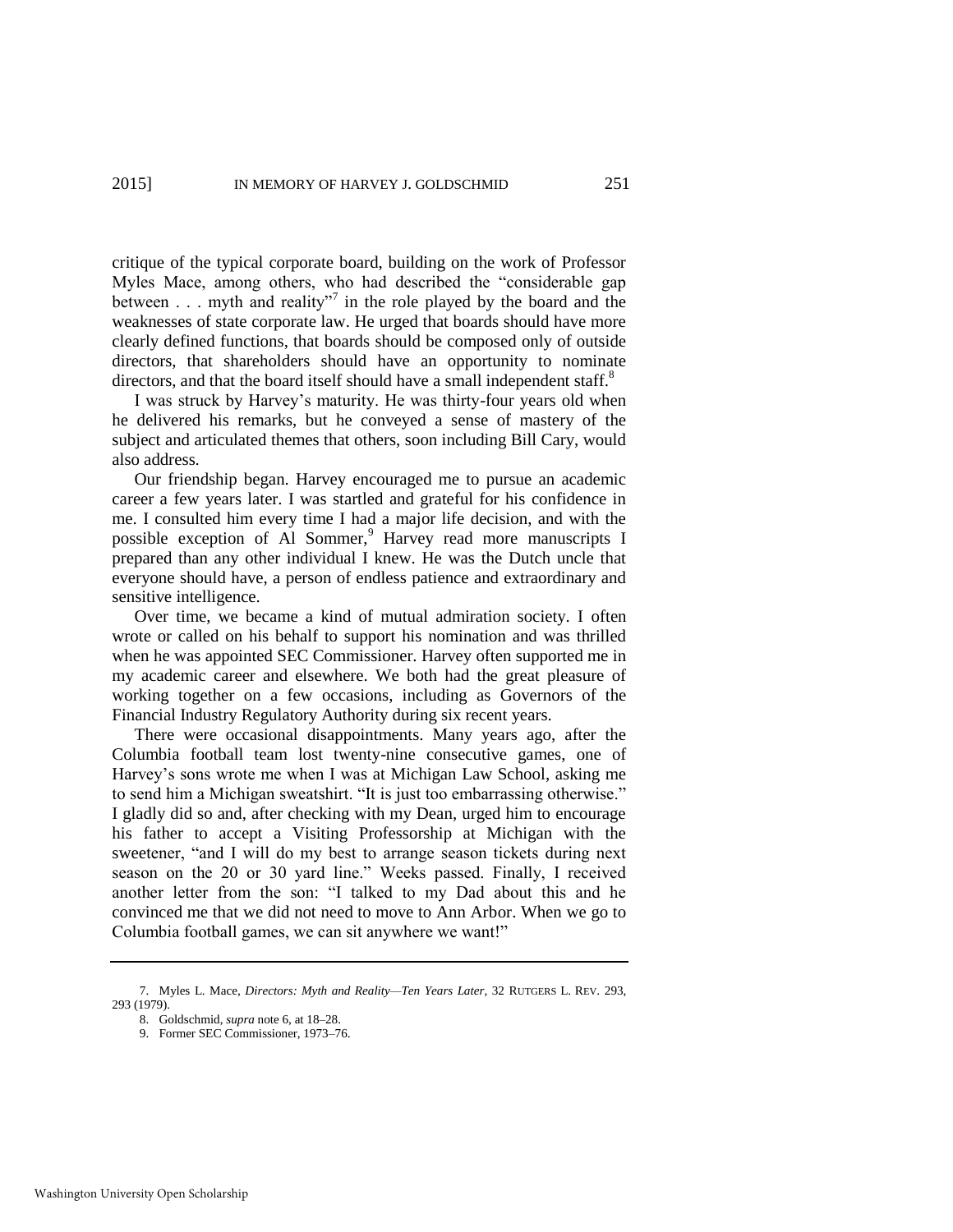A more poignant disappointment for me was the rejection by the White House of the fervent efforts of me and many others to support Harvey's appointment as Chair of the SEC in 2009. I remain convinced that he would have been the wisest possible choice for the Commission at that time.

The first five years of my academic career were devoted to writing *The Transformation of Wall Street*, a history of the SEC.<sup>10</sup> In 1982, I dedicated *Transformation* to Harvey in gratitude for his friendship and his encouragement of my academic career. I did not realize then how remarkable his contributions to securities law would ultimately prove to be. As a sometime historian of the Commission, I am confident that he was the most influential SEC Commissioner who did not become a Chair in the agency's history. Since this is an agency that has been blessed with extraordinary Commissioners, I mean this encomium as the highest possible praise.

Harvey's relationship with SEC Chair Arthur Levitt, initially as an advisor and then as general counsel, was "one of the great pleasures of [Harvey's] professional life."<sup>11</sup> In Harvey words, "Arthur was an extraordinarily effective chairman. He has remarkable leadership skills, immense concern about investor protection and the integrity of our financial markets, admirable courage, and unmatched practical insight and wisdom."<sup>12</sup> As Arthur Levitt's SEC memoir attests, these feelings were mutual.<sup>13</sup> Arthur was not a lawyer, and Harvey, a lawyer's lawyer, supervised key projects for Levitt, such as the revision of the pivotal SEC Rule of Practice  $102(e)$ ,<sup>14</sup> which provides a standard of care for accountants and lawyers, and helping draft Regulation  $FD<sub>15</sub>$  which requires that corporate communications not be selectively disclosed to securities analysts. This was a key mechanism to reduce insider trading, which is the trading of material information before it is effectively disclosed to the public. Harvey had the ability to translate Arthur's policy preferences into proposals which were wise, sound, and feasible. On issue after issue, ranging from accounting independence to bank regulation to audit committees or pay for play for attorneys, Harvey's efforts were crucial to the success of Arthur Levitt's chairmanship.

<sup>10.</sup> JOEL SELIGMAN, THE TRANSFORMATION OF WALL STREET (3d ed., Aspen 2003) (1982).

<sup>11.</sup> SEC Historical Soc'y, *supra* not[e 1,](#page-1-0) at 26.

<sup>12.</sup> *Id.*

<sup>13.</sup> ARTHUR LEVITT, TAKE ON THE STREET 91–92 (2002).

<sup>14. 17</sup> C.F.R. § 201.102(e) (2016).

<sup>15. 17</sup> C.F.R. § 243 (2016).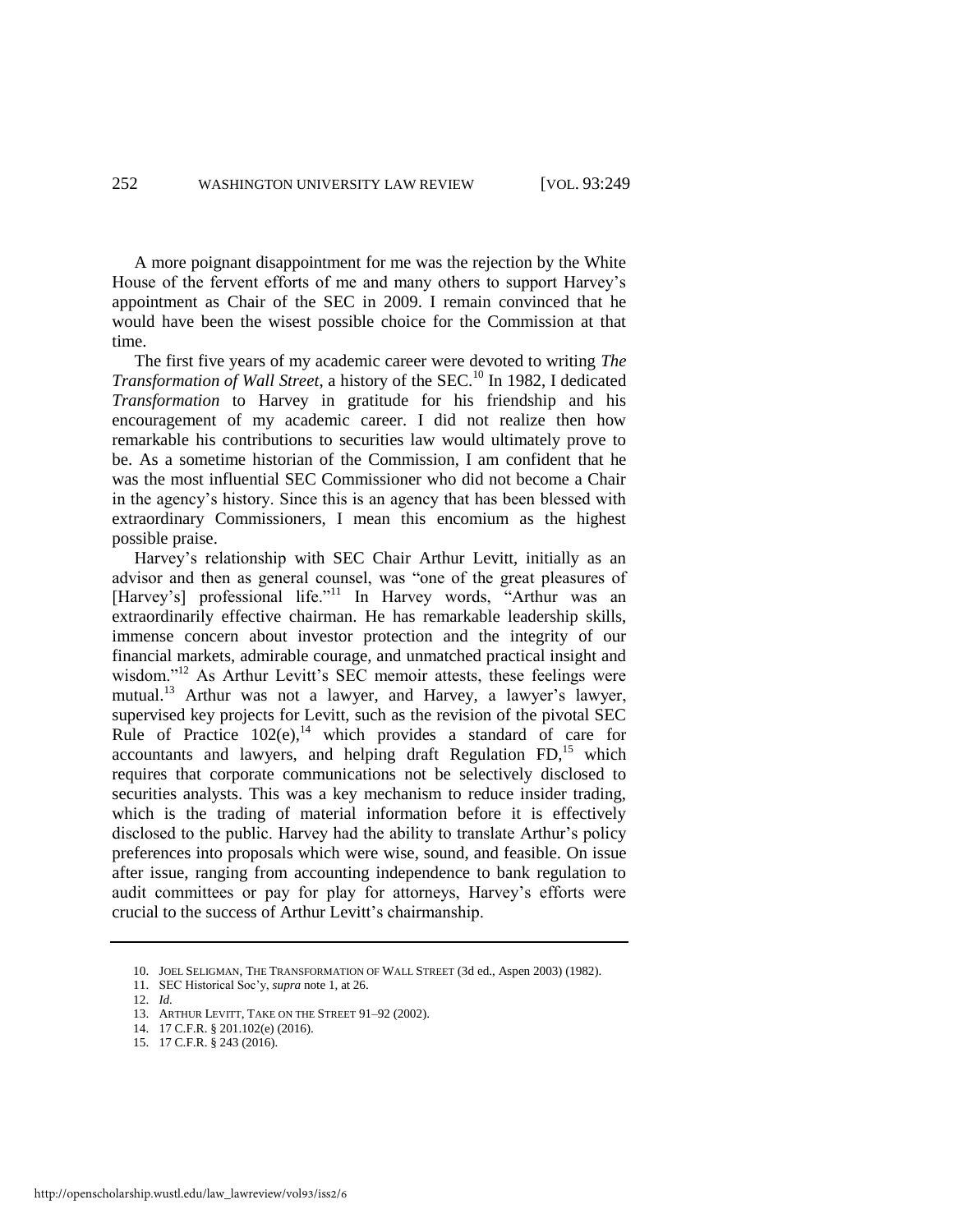During the chairmanships of Harvey Pitt and Bill Donaldson, Harvey continued his service as a Commissioner. His inevitable preference was to work quietly and behind the scenes to help craft the most appropriate possible consensus policy at the SEC. His term as Commissioner should be remembered for quiet victories on a myriad of issues such as implementing Sarbanes-Oxley rules, among many other topics.

But Harvey's period as Commissioner will also be remembered for a small number of very public occasions on which he took a stand on principle. His statement opposing the confirmation of Bill Webster as the first chair of the Public Company Accounting Oversight Board was a profile in courage. Harvey knew and admired Bill Webster. Harvey has a rare gift for friendship which made opposition to a man as extraordinary as Bill Webster particularly painful. The transcendent issue, however, involved a dysfunctional appointment process that had earlier offered the chairmanship to then TIAA-CREF CEO John Biggs and that subsequently led to an SEC Chair failing to share material information with fellow Commissioners. These were inexcusable failings. Harvey respectfully but firmly said as much when Bill Webster was confirmed by a three-to-two vote over Harvey's dissent. The bungling of the confirmation of Webster became a proximate cause of the subsequent resignations of both Bill Webster and Chairman Pitt. Never in the history of the SEC were relations among Commissioners as strained as they had been during the last months of Harvey Pitt's chairmanship.

Sometimes institutional courage is rewarded. During the subsequent chairmanship of Bill Donaldson, the Commission had a new Chair, an expanded budget, and dramatically improved morale. Harvey's role in some respects was even more remarkable working with Chairman Donaldson than it had been working with Chairman Levitt. The two, although from different parties, worked well together. Donaldson in many instances appeared to trust Harvey's judgment as much as Levitt had. To be sure, there were occasional differences, most notably over shareholder proxy access. But these were dwarfed by the number of issues on which Bill Donaldson and Harvey Goldschmid worked effectively together.

Harvey was the type of leader at the SEC who would have been deeply admired in Britain as an indispensable senior civil servant. We do not have a tradition in this country of respect for those who work to effectively implement the key policies of our government, but, as with Harvey, they verge on the indispensable for our government to function as well as it does.

On a personal level, Harvey Goldschmid's contributions to the SEC in particular and corporate and securities law in general were always marked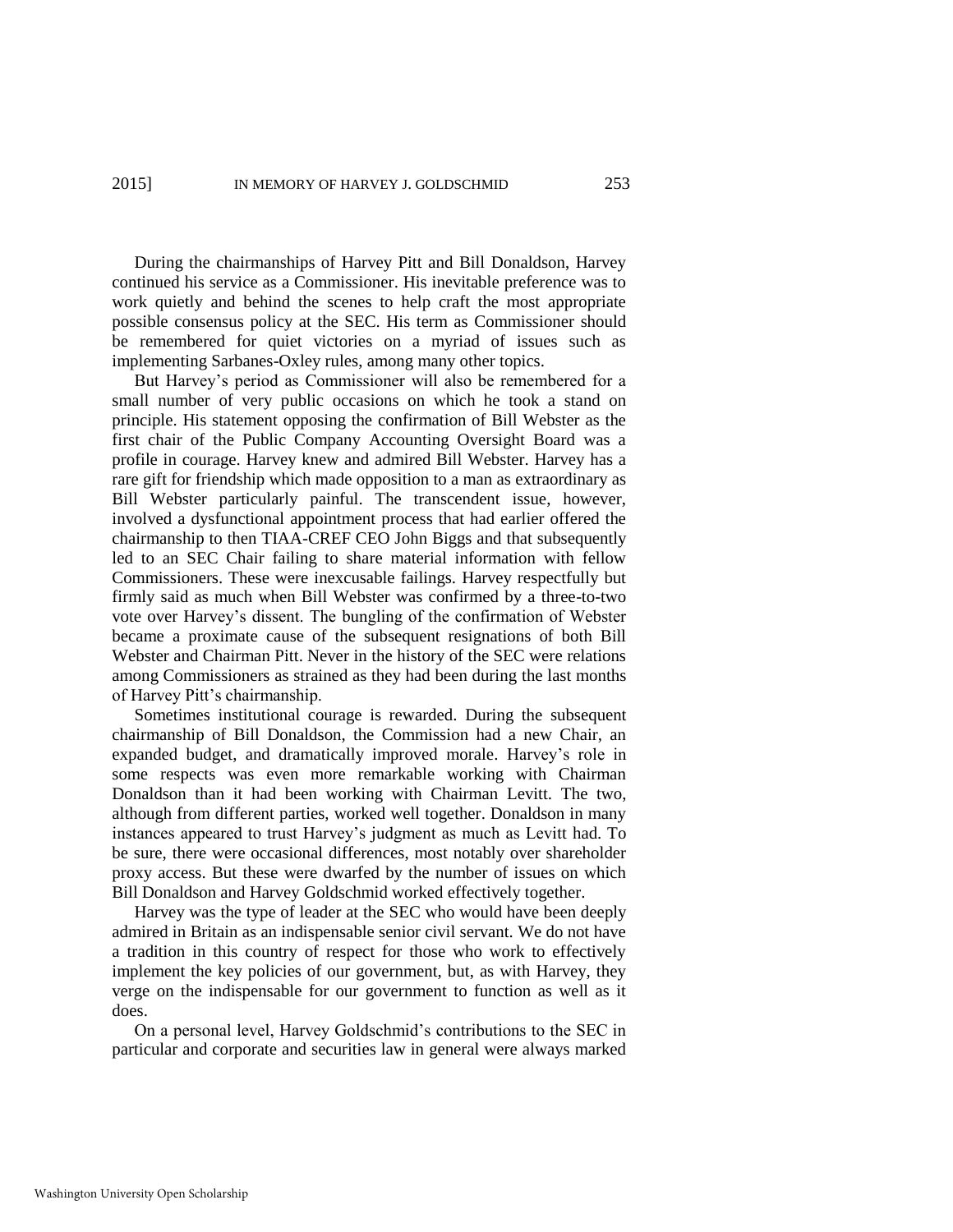by a sense of gravitas, a mastery of complexity, and an ability to distinguish issues on which compromise was appropriate from those in which matters of principle had to dominate. Harvey Goldschmid loved to work quietly and thoughtfully on a systematic review policy, and only when his ideas were fully formulated would he publically address such topics as the value of full disclosure, ethical behavior, accountability, and effective institutional structure. When he spoke, his was an influential and powerful voice.

Throughout his career, Harvey published a good deal, but he should receive particular credit for being the drafter or editor of significant institutional documents. For many years, Harvey was one of the Reporters on the American Law Institute's ("ALI") Principles of Corporate Governance project.<sup>16</sup> Perhaps the most effective part of this document is Part IV, which addressed the business judgment rule and duty of care and which Harvey took years drafting and revising.<sup>17</sup> He is a good illustration of an adage I have often repeated: "To lead, listen." Harvey not only listened; he heard and found a way of articulating these essential corporate law concepts in ways that strengthened both shareholder protection and corporate effectiveness at the same time. To take another example, his work on SEC Rule of Practice  $102(e)(iv)^{18}$  is but four short paragraphs long. These paragraphs, nonetheless, masterfully articulate "improper professional conduct" in a way that ended years of litigation and over time have proven to be effective for the auditing profession.

In the broadest sense, Harvey Goldschmid's career reflects a determination to improve the integrity and accountability of business corporations in ways consistent with their most efficient operation. There is a pivotal element of balance in his work. Harvey was capable of transforming shouting matches on issues concerning the corporate board into thoughtful discussions of how a new standard actually should operate and what the costs and benefits of proceeding with a proposed standard would be. He had an unerring genius for appreciating the operational implications of new rules.

For over forty years, Harvey was associated with Columbia Law School. I have always been in awe of his classroom abilities. He was capable of memorizing the names of each of more than 150 students and orchestrating a dialogue that involves all of them in reasoning through a

<sup>16.</sup> AM. LAW INST., PRINCIPLES OF CORPORATE GOVERNANCE: ANALYSIS AND RECOMMENDATIONS (1994).

<sup>17.</sup> *Id.* §§ 4.01–.03.

<sup>18. 17</sup> C.F.R. § 201.102(e)(iv).